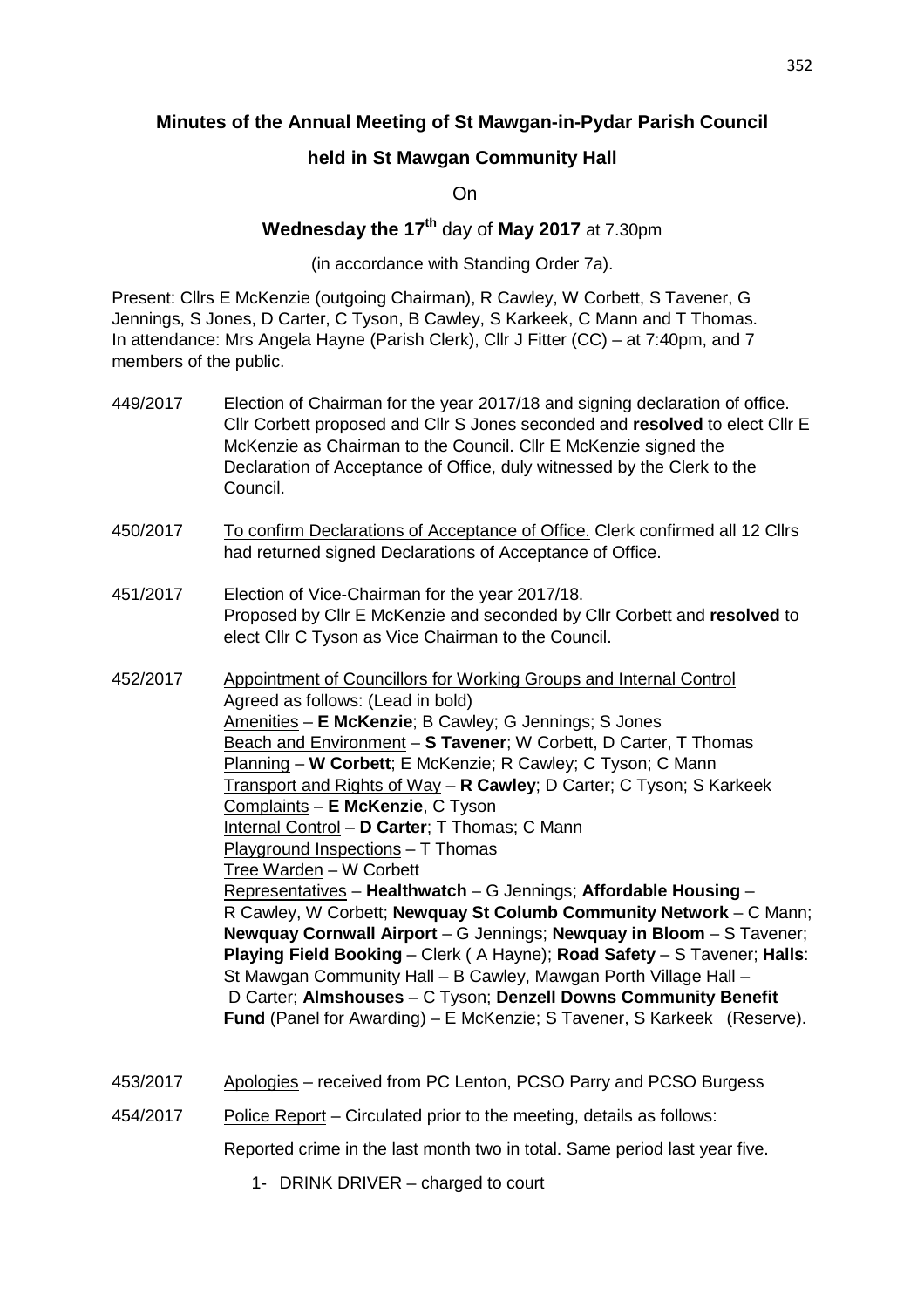2- THEFT- painter's ladders taken from one building site but turned up at another site.

 The Devon & Cornwall Alert scheme is being actively engaged. Staff are concentrating calling at business addresses first.

Police in the community - attending the event scheduled on the Playing Field on the  $16<sup>th</sup>$  June. Keen that parishioners contact them, to see if they can attend any other events.

 Parish Councillors congratulated on their election to the parish council with officers looking forward to continuing the good working relationship with the PC.

#### 455/2017 Members interests

- a) Declarations of interest from members relating to items on the agenda: Cllr W Corbett – 12 (a) iii), and 25 - Accounts
- b) Written requests for dispensations or interests None
- c) Written statements from members expressing interests in an agenda item - None

### 456/2017 Public Participation – according to Standing Order  $3(q)$

- 1. Regarding **PA17/03862, PA17/02323 and Agenda item 15 (b)** speaking as a previous Tree Warden on the former PC Working Group, Mr Gardner spoke regarding his involvement with the National Tree Council Scheme and offered his services should the PC require them. Also, stating his objection to the reduction of the tree canopy along Long Lane as this would completely alter the character of the area. Mr Gardner congratulated the newly elected officers, hoping that the PC would be able to engage with the community.
- 2. Mr Wilton highlighted the disrepair of the Cricket Clubhouse, and to ascertain ownership. He also emphasised the danger posed of one particular tree in the playing field. Cllr Corbett to check on the date of commencement of proposed tree works by Carnanton Estate.
- 3. Mr Lobb brought to the PCs attention a notice served by CC Highways to lop the tree canopy along Long Lane. Cllr Jones proposed and Cllr Corbett seconded and it was unanimously **resolved** to object to any cutting of the tree canopy as it would significantly alter the character of the village.
- 4. Cllr Fitter congratulated the members of the council on their election success. He shared the views of the PC regarding the tree canopy and was also intending to oppose in the strongest sense. It was suggested and accepted that Cllr Fitter will submit a report after the Police Report in subsequent PC meetings.
- 457/2017 Minutes of the last meeting Proposed by Cllr S Jones and seconded by Cllr W Corbett and **resolved (**by those in attendance at the last meeting) to accept the minutes of the meeting as a true record and were duly signed by the Cllr L McKenzie.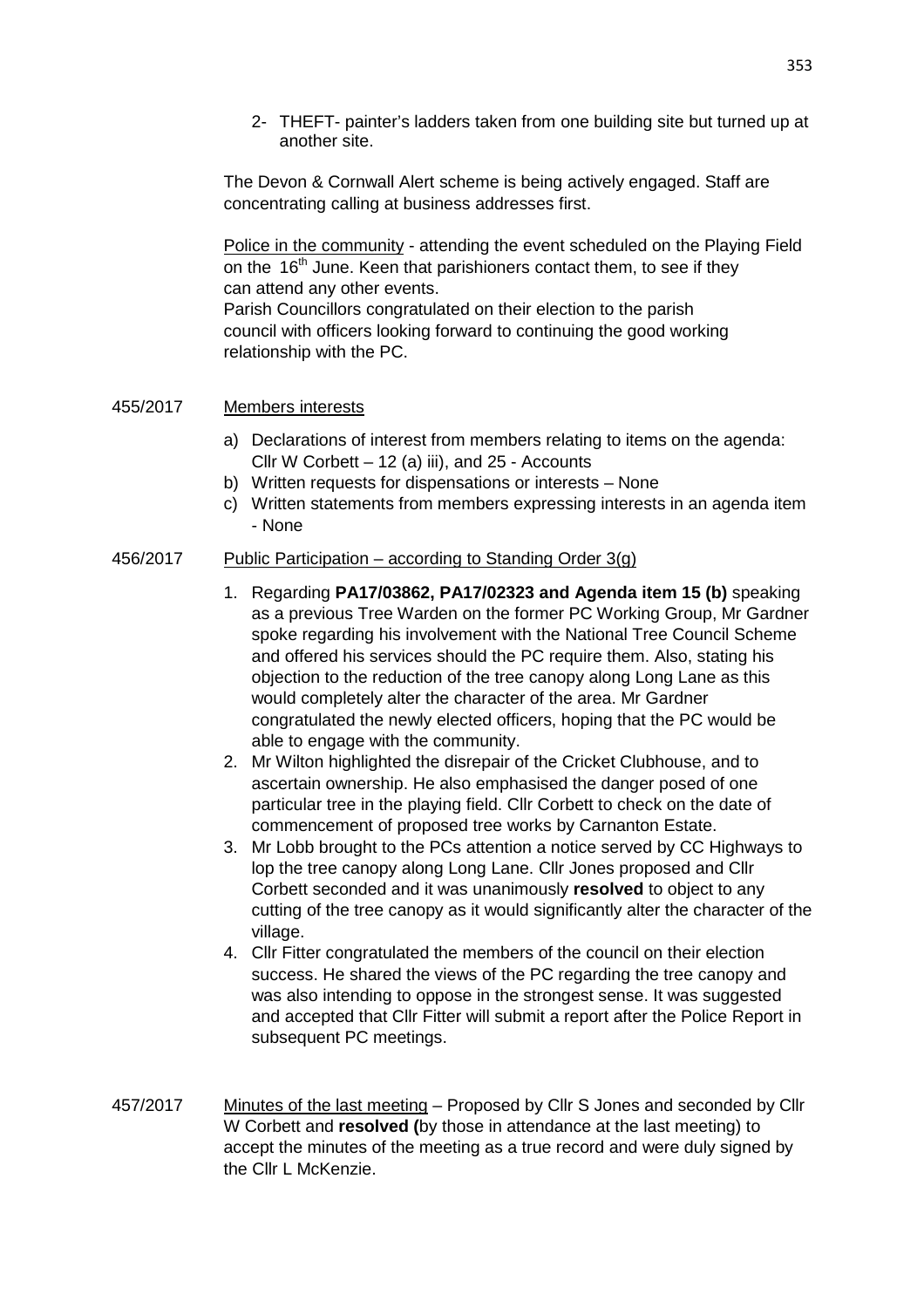- 458/2017 Clerk's report The report had been circulated prior to the meeting.
- 459/2017 Planning New applications to discuss and decide on response to Cornwall Council.
	- i **PA17/03023**. Applicant: Mr and Mrs Mike/Kate Geall. Proposal: Proposed extension, new entrance and replacement windows at Langweath House. Location: Langweath House, Lanvean, St Mawgan. TR8 4EY. Proposed by Cllr Tavener and seconded by Cllr Jennings. **Resolved** no objection.
	- ii **PA17/03316**. Applicant Mr N Griffiths Ground Group. Proposal: Variation of condition 2 (plans approved) of decision PA12/02093 to allow alterations to design of units. Location: The Riviera, Mawgan Porth Hill, Mawgan Porth.

It appeared to the PC that the footprint of the buildings approved under the 2012 permission was not changing, and that the alterations proposed were to the internal lay-out of the buildings and to some of the fenestration as a result. However, the reduction in size of plans and narrative from A1 to A4 did not assist in this regard. The case officer is currently on leave and so it was **resolved** to raise no objection in principle, but first to confirm that there were no further changes proposed to the detailing and finishes of the buildings generally. It was further **resolved** to raise with the case officer the apparent enlargement of the site because of tipping of spoil over the edge of the hillside.

### **Cllr Corbett left the room at this juncture**

iii **PA17/03188**. Applicant: Mr David Wilton. Proposal: Erection of small agricultural store. Location: Land SE Of Lilac Cottage, Higher Tolcarne, St Columb. Proposed by Cllr R Cawley and seconded by Cllr Tavener. **Resolved** no objection.

#### **Cllr Corbett returned to the room**

- iv **PA17/03862**. Applicant Mr Richard Veysi. Proposal:Tree works to 7 Ash trees within a conservation area. Location: Costa Plenty, St Mawgan. **Resolved** to defer to delegated powers highlighting the seasonal offence of disturbing nesting birds.
- v **PA17/03976**. Applicant: Ms O Parratt. Proposal: Non-material amendment for repositioning of velux window over bathroom and replacement of French doors with sliding doors following grant of planning permission PA15/05579. Location: Beau Vista, Gwel An Mor, Mawgan Porth. Cllr Corbett proposed and Cllr R Cawley seconded. **Resolved** no objection.
- vi **PA17/04120**. Applicant Mr Alistair Duggin. Proposal: Replacement UPVC conservatory. Location: Holmdale, Trevarrian, TR8 4AQ. Cllr Corbett proposed and Cllr Karkeek seconded. Resolved no objection.
- 460/2017 Any other planning applications received from Cornwall Council by the time of the meeting.
	- i. **PA17/04180.** Applicant Mrs Lucy Petersen. Proposal Certificate of lawfulness for existing residential use of The Garage. (Resubmission of withdrawn application. PA16/11143). Location: Porth Farm Cottages, Mawgan Porth.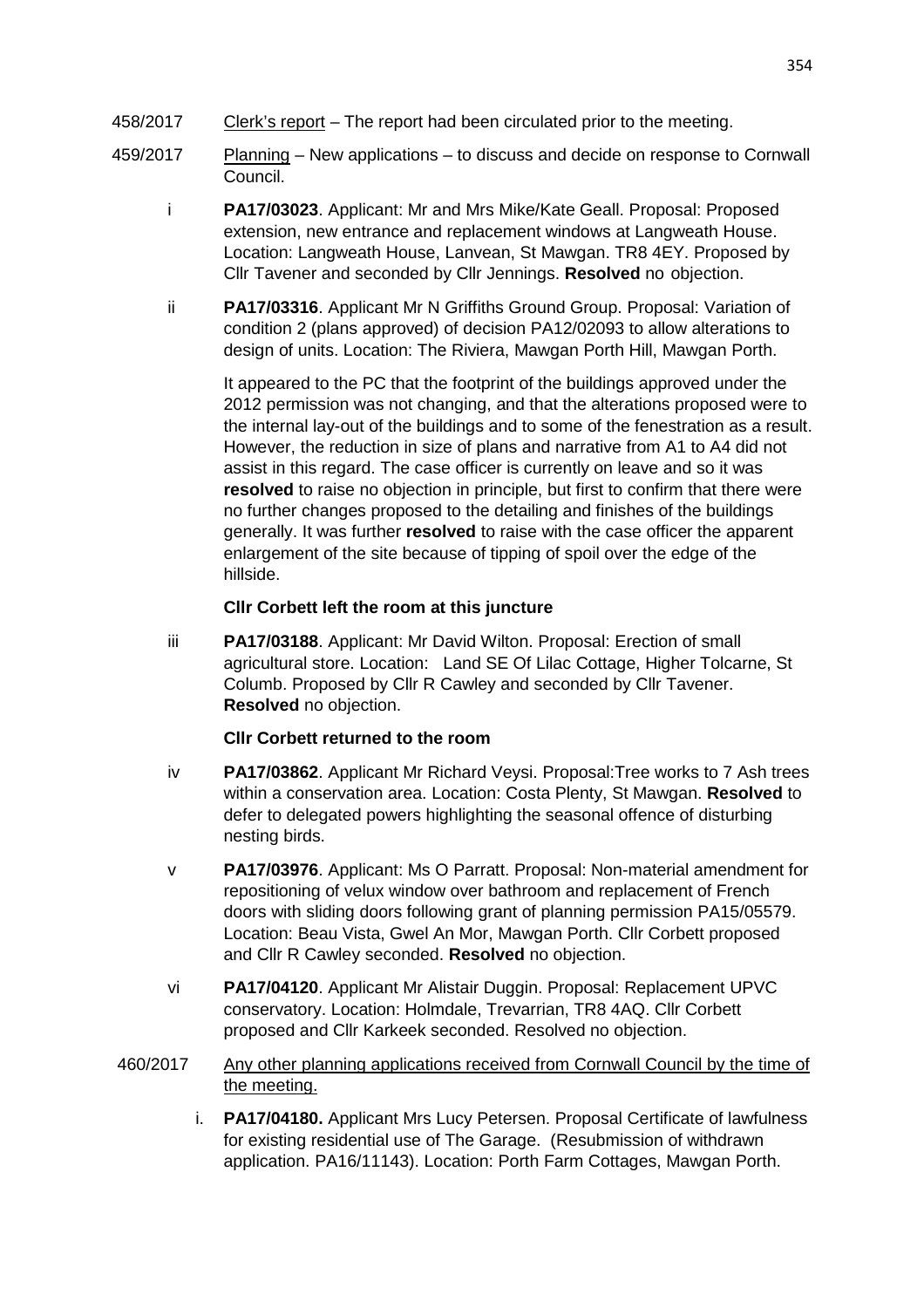**Resolved** to defer until June 14<sup>th</sup> meeting with an extension of time granted for comment until  $15<sup>th</sup>$  June by CC planning department.

- ii. **PA17/04232** Applicant: Mrs Lucy Petersen. Proposal: Certificate of lawfulness for residential use of the existing mobile home and ancillary residential use of the existing buildings. Location: Porth Farm Cottages Mawgan Porth. **Resolved** to defer until Jun 14<sup>th</sup> meeting with an extension of time granted for comment until 15<sup>th</sup> June by CC planning department.
- 461/2017 Advices and decisions by Cornwall Council circulated prior to meeting.
	- i. **PA17/02209**. Applicant: Mr John Rawling Decided not to make a TPO (TCA apps). Proposal: Various works to trees within a conservation area. Location: Trevelyan, St Mawgan.
	- ii. **PA17/00606 REFUSED.** Applicant: Telefonica UK Limited Location: Land East of Little Bre-Pen Farm For Proposed Telecommunications Equipment Trevarrian Newquay Cornwall TR8 4AF Proposal: Prior notification of proposed telecommunications development, namely installation of a 12.5m high Phosco Phase 4.5 monopole with 3 antennas fixed to the headframe, 2 x 0.3m dishes attached to the monopole, an Huawei 3900AL equipment cabinet, a TSC cabinet and a meter cabinet on a concrete base within a secure compound.
	- iii. **PA17/02323 APPROVED.** Applicant: Mr Stephen Longden. Proposal: Tree works to fell two large Ash trees subject to a TPO and within a conservation area Location: Moorland House St Mawgan Newquay Cornwall TR8 4EZ.
	- iv. **PA16/12075 REFUSED** Applicant: Mr Rolf Munding. Proposal: Listed Building Consent for renovation, extension and re-use of existing listed agricultural buildings and dwelling, demolition of existing pole barn, construction of earthsheltered building for spa treatments, biomass boiler, provision of car park, landscaping and other associated development to create luxury spa resort with six holiday accommodation units. Location: Whitewater Farm Road from Junction North of Whitewater Farm to Cherry Hill St Columb TR9 6DR.
- 462/2017 Planning Enforcement Issues none received.
- 463/2017 2017 Local Parish Council Election to discuss any matters arising from the Election. It was **resolved** to invoke Standing Order 3 d and to conduct this in closed session at the end of the meeting.
- 464/2017 Burial Ground interment of Eileen Joyce (Joy) Warne (ioined Arthur) on 5<sup>th</sup> May 2017
- 465/2017 Working groups
	- (a) Amenities
		- i. St Mawgan Toilet to agree to renew contract for 2017/2018 with Wallgate Ltd – circulated prior to meeting. Cllr B Cawley proposed and Cllr Corbett seconded. **Resolved** to renew contract for 2017/2018 in the sum of £616.00 +VAT
	- (b) Transport and rights of way to discuss CC Highways request for reduction of tree canopy along Long Lane and to agree action (if any). Proposed by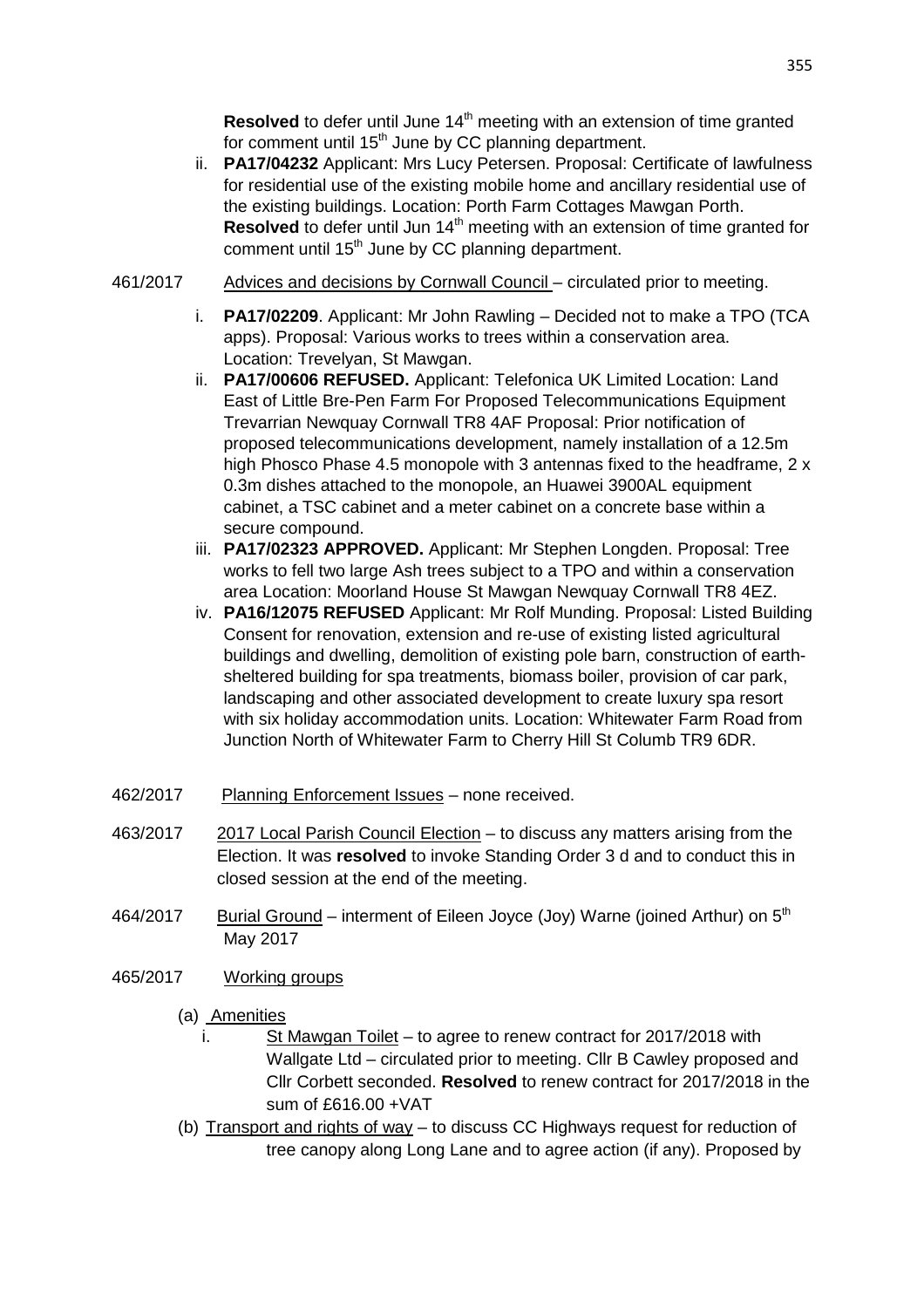Cllr Corbett, seconded by Cllr Karkeek. **Resolved** that Clerk write to CC Highways to object.

- i. Reports: Cllr Carter reported that Cllrs Carter, R Cawley and Tyson made a site visit to Lower Lanherne Farm (Footpath 409/28/2) to try and find evidence of the footpath to Middle Lanherne Farm. They found no evidence of any path or stile at any point of the walk (at the junction of the first field - footpaths 409/28/1,409/29/2 with footpath 409/29/1from St Eval towards St Mawgan). Working Group to investigate further. Cllr Carter had also observed a large new agricultural building at New Farm TR8 4HH. The PC have not received notification of any advice or decision in this regard. Clerk to contact CC Planning Dept. for further information.
- ii. The Council have been informed that CC will cut back Footpath 409/33/1. The PC had previously agreed to subsequently maintain it.
- iii. Cllr Jones reported that the potholes outside of the shop still pose a risk of injury to persons. Clerk to report again to CC Highways.

Beach and Environment - to receive report (if any).

 Cllr Tavener reported that grateful donations received by businesses in aid of Mawgan Porth Beach Clean amounted to circa £2500.

- 466/2017 Specific Issue Neighbourhood Plan Cllr Corbett elected to lead the Committee due to K Atkinson's retirement. Cllr Carter volunteered to join.
- 467/2017 To receive reports from meetings None
- 468/2017 Subscription To agree to renew the subscription for CALC/NALC (2017/18) in the sum of £363.41. Cllr McKenzie proposed, Cllr Corbett seconded. **Resolved** to renew the subscription for advice and guidance available to the PC.
- 469/2017 Training -To agree to the Clerk undertaking the Certification in Local Council Administration (CiLCA) – circulated. Proposed by Cllr Tavener, seconded by Cllr Mann. **Resolved** to agree at a cost of £250+VAT

### **Cllr Corbett left the room at this juncture**

470/2017 Mower Insurance – to agree retrospectively to renew mower insurance with NFU (2017/18) in the sum of £122.97. Proposed by Cllr Tavener, seconded by Cllr Karkeek. **Resolved** to agree.

#### **Cllr Corbett returned to the room**

471/2017 Renewal of Annual Long Term Agreement (LTA) Insurance with Zurich Municipal Insurers – to accept Policy Schedule as circulated. Proposed by Cllr Corbett and seconded by Cllr Tyson. Resolved to accept. It was also proposed by Cllr Tavener and seconded by Cllr Corbett that the Mower Shed should be added to the Parish Council Insurance Policy (at no extra cost 2017/18) as had been omitted previously. **Resolved** to add.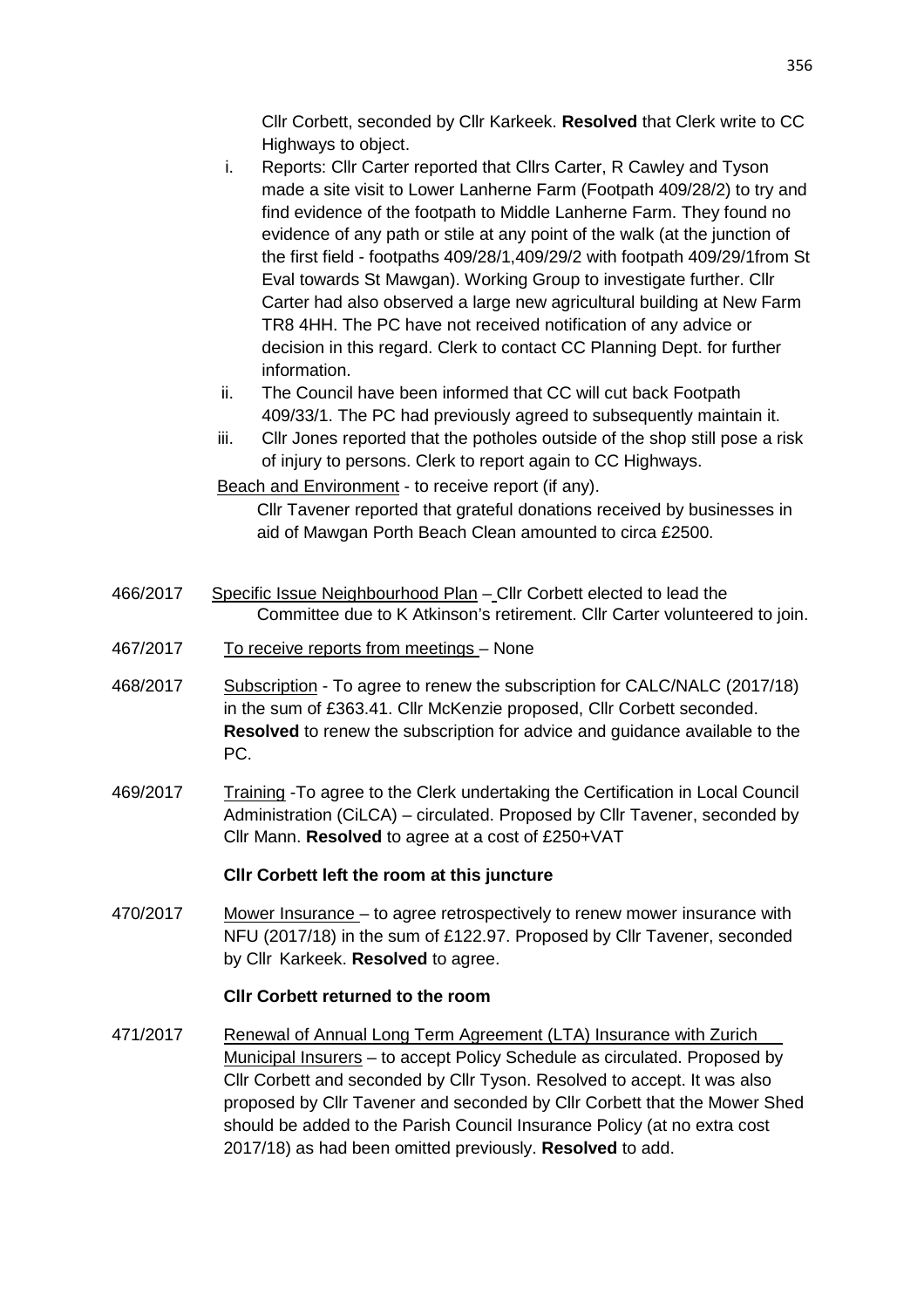#### 472/2017 Internal Audit Report – Clerk to report on internal auditor's visit:

 The auditor's visit had not coincided with the arrival of the PC end of year bank statement, and so a procedural check had been undertaken and an interim report with five recommendations made applying to: purchase order; contractural arrangements in place to be reviewed; review of internal control; procedural manuals produced, and budget monitoring reported to members at least quarterly. Clerk assured that these points are being addressed.

- 473/2017 Code of Conduct to agree to update to Model Code of Conduct: Members and the Code of Conduct to include Code of Conduct Training. After discussion, it was proposed by Cllr Mann and seconded by Cllr Tyson. **resolved** to exempt councillors that have already undertaken Code of Conduct Training previously, it was agreed to: All councillors (that have not already done so), shall undertake training in the Code of Conduct within 6 months of the delivery of their declaration of acceptance of office.
- 474/2017 Website to receive consensus regarding design of website and agree action. It was **resolved** that providing the navigation of the PC website was straightforward and accessible that it should now be live and regulatory information be uploaded.

 Cllr Thomas suggested that he researched the possibility of a PC social media presence, and will report back to the PC at the next meeting.

475/2017 Accounts – to approve payment of accounts. Cllr R Cawley proposed and Cllr Karkeek seconded, and it was **resolved** to approve payment of accounts as listed below: Cllr Corbett abstained.

| <b>Name</b>                                                   | <b>Details</b>                                                                                                                       | <b>Amount</b>                                         |
|---------------------------------------------------------------|--------------------------------------------------------------------------------------------------------------------------------------|-------------------------------------------------------|
| A Hayne                                                       | Clerk's Salary - April<br>Home as office<br>Travelling expenses<br>Expenses: Stationery +<br>1 and 1 webmail business mailbox 3 mths | £642.33<br>15.00<br>35.20<br>25.41<br>17.96<br>735.90 |
| S Plant                                                       | Maintenance April<br>Footpaths - April                                                                                               | £800.00<br>100.00<br>900.00                           |
| A Prowse                                                      | St Mawgan Toilet Clean - April                                                                                                       | 210.00                                                |
| M Farmer                                                      | Beach Clean - April                                                                                                                  | 765.00                                                |
| Reef Water Solutions Ltd Legionnaires test and service -April | 35.00                                                                                                                                |                                                       |
| Vodafone Ltd                                                  | Mobile phone - April                                                                                                                 | 17.85                                                 |
| CALC                                                          | Annual Membership Subscription 2017-18                                                                                               | 363.41                                                |

(less £10 overpayment 2016)